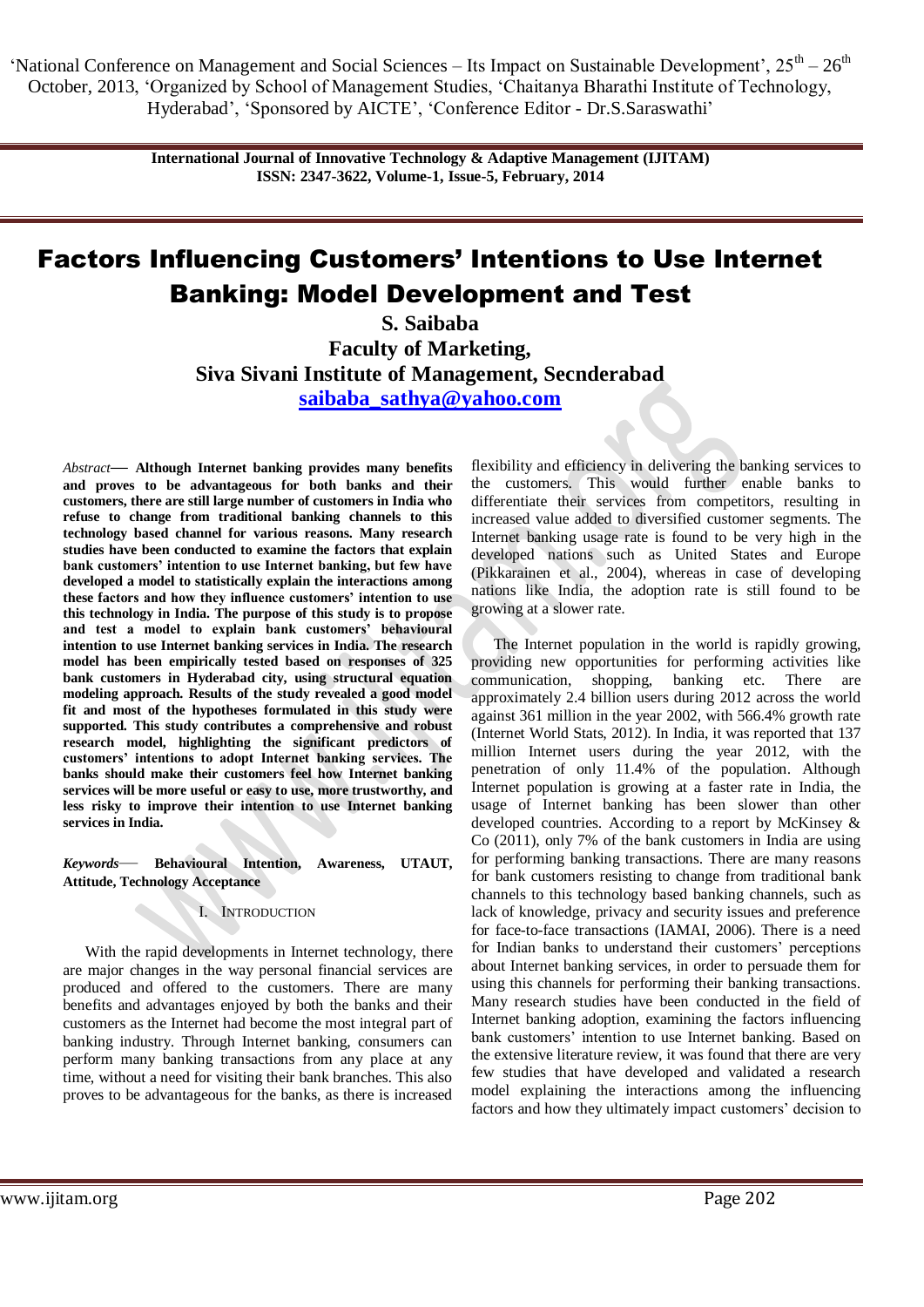> **International Journal of Innovative Technology & Adaptive Management (IJITAM) ISSN: 2347-3622, Volume-1, Issue-5, February, 2014**

adopt Internet banking in India. Hence, the purpose of this study is to propose and test a model that explains bank customers' behavioural intention to use Internet banking services in India.

### II. LITERATURE REVIEW AND RESEARCH MODEL

Both researchers and practitioners have been emphasizing on a key idea of understanding why people accept information technology. This gives cue about better methods of designing, evaluating and predicting how users will respond to a new technology that can be developed and implemented successfully (The Unified Theory of Acceptance and Use of Technology (UTAUT) developed by Venkatesh, Morris, Davis and Davis (2003), attempts to predict technology acceptance behaviour from a unified view. Venkatesh et al (2003) reviewed and integrated eight dominant theories (i.e. Theory of Reasoned Action, Motivational Model, Theory of Planned Behavior, a combined TAM and TPB model, model of PC utilization, Innovation Diffusion Theory, and Social Cognition Theory) to formulate the UTAUT, in explaining technology acceptance behaviour. Based on detailed review of these eight models, Venkatesh et al. (2003) have posited four key constructs in the UTAUT namely Performance Expectancy, Effort Expectancy, Social Influence and Facilitating Conditions, which are validated as significant determinants of predicting technology acceptance behaviour. Thus, UTAUT model is considered to be a comprehensive, robust and powerful model to predict the technology adoption, which accounts up to 70% of the variance in users' technology acceptance behaviour.

UTAUT has been applied to measure the acceptance of a number of technologies including, Internet banking, mobile phone, digital library, online tax filing, etc. This study proposed an Internet banking acceptance model (Fig. 1) by extending UTAUT with additional three variables including awareness, trust and attitude. These variables used were drawn from accepted studies that mainly focus on the intention to use technology in the business setting.



The detailed description of the factors identified to be influencing the Internet banking adoption in India is given in Table-1, along with the hypotheses constructed for testing and the sources from which they have been derived.

| TABLE-I                                     |
|---------------------------------------------|
| DEFINITION OF FACTORS USED AND THE RESEARCH |
| <b>HYPOTHESES</b>                           |

| <b>HYPOTHESES</b>         |                                                                                                                                                                                  |                                                                                                                                                                                                                                   |                                                                                    |  |  |  |  |
|---------------------------|----------------------------------------------------------------------------------------------------------------------------------------------------------------------------------|-----------------------------------------------------------------------------------------------------------------------------------------------------------------------------------------------------------------------------------|------------------------------------------------------------------------------------|--|--|--|--|
| <b>Factors</b>            | <b>Definition</b>                                                                                                                                                                | <b>Hypotheses</b>                                                                                                                                                                                                                 | <b>Source</b>                                                                      |  |  |  |  |
| Performance<br>Expectancy | "The degree to<br>which an<br>individual<br>believes that<br>using the<br>system will<br>help him/her<br>to attain gains<br>in job<br>performance"<br>(Venkatesh et<br>al. 2003) | $H1a$ :<br>Performance<br>expectancy<br>positively<br>influences<br>behavioural<br>intention to<br>use Internet<br>banking<br>services.<br>H1b:<br>Performance<br>expectancy<br>positively<br>influences<br>trust<br>perceptions. | Wang et al.,<br>2003:<br>Pikkarainen et<br>al., 2004:<br>Al-Somali et<br>al., 2009 |  |  |  |  |
| Trust                     | "Perceptions"<br>about others'<br>attributes and<br>a related<br>willingness to<br>become<br>vulnerable to<br>others"<br>(Rousseau et<br>al. 1998)                               | H <sub>2a</sub> : Trust<br>positively<br>influences<br>attitude<br>towards<br>Internet<br>banking.<br>H <sub>2</sub> b: Trust<br>positively<br>influences<br>behavioural<br>intention to<br>adopt Internet<br>banking.            | Nor and<br>Pearson, 2008;<br>Chong et al.,<br>2010;<br>Foon and Fah.<br>2011       |  |  |  |  |
| Attitude                  | $\alpha$ An                                                                                                                                                                      | H3: Attitude                                                                                                                                                                                                                      | Liao et al.,                                                                       |  |  |  |  |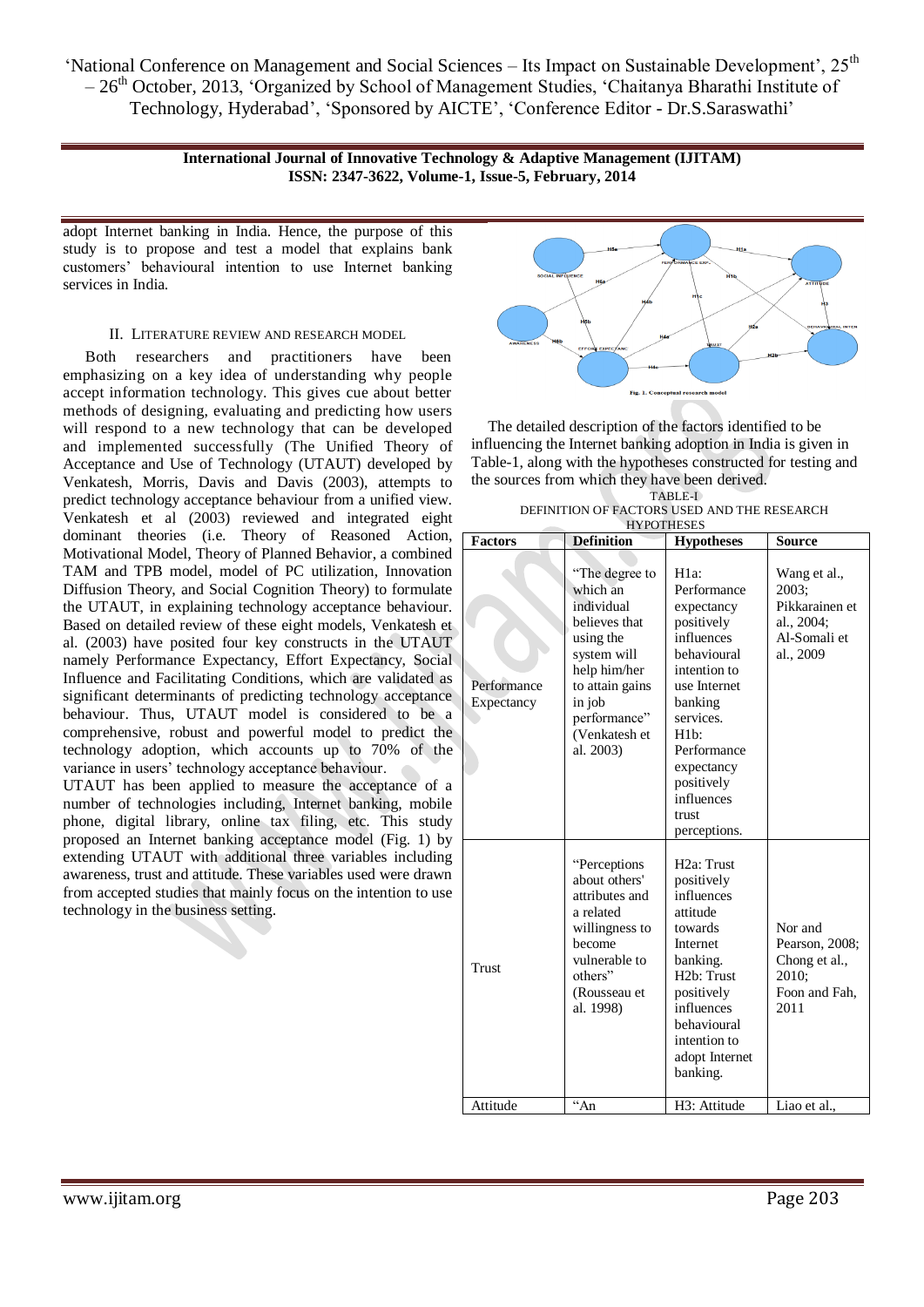| <b>International Journal of Innovative Technology &amp; Adaptive Management (IJITAM)</b> |  |
|------------------------------------------------------------------------------------------|--|
| ISSN: 2347-3622, Volume-1, Issue-5, February, 2014                                       |  |

|                                                                                                                                                                                                                             | individual's<br>overall<br>affective<br>reaction to<br>using a<br>system"<br>(Venkatesh et<br>al. 2003)                                                               | positively<br>influences<br>behavioural<br>intention to<br>use Internet<br>banking.                                                                                                                                                                                                    | 1999:<br>Al-Somali et<br>al., 2009:<br>Prema and<br>Sudhakar,<br>2009                                         |  |
|-----------------------------------------------------------------------------------------------------------------------------------------------------------------------------------------------------------------------------|-----------------------------------------------------------------------------------------------------------------------------------------------------------------------|----------------------------------------------------------------------------------------------------------------------------------------------------------------------------------------------------------------------------------------------------------------------------------------|---------------------------------------------------------------------------------------------------------------|--|
| Effort<br>Expectancy                                                                                                                                                                                                        | "The degree of<br>ease<br>associated<br>with the use of<br>the system"<br>(Venkatesh et<br>al. 2003)                                                                  | H <sub>4a</sub> : Effort<br>expectancy<br>will positively<br>influence<br>attitude.<br>H <sub>4</sub> b: Effort<br>expectancy<br>positively<br>influences<br>performance<br>expectancy.<br>H <sub>4c</sub> : Effort<br>expectancy<br>positively<br>influences<br>trust<br>perceptions. | Ramayah et<br>al., 2003;<br>Chang and<br>Hamid, 2010;<br>Sentosa et al.,<br>2012                              |  |
| Social<br>Influence                                                                                                                                                                                                         | "The degree to<br>which an<br>Individual<br>perceives that<br>important<br>others believe<br>he or she<br>should use the<br>new system"<br>(Venkatesh et<br>al. 2003) | H5a: Social<br>influence will<br>positively<br>influence<br>performance<br>expectancy.<br>H5b: Social<br>influence will<br>positively<br>influence<br>effort<br>expectancy.                                                                                                            | Mashhadi et<br>al., 2007;<br>Liu et al.,<br>2008:<br>Alsajjan and<br>Dennis, 2009                             |  |
| "Consumers"<br>go through a<br>process of<br>knowledge,<br>persuasion,<br>decision and<br>confirmation'<br>before they are<br>Awareness<br>ready to adopt<br>a product or<br>service"<br>(Rogers and<br>Shoemaker,<br>1971) |                                                                                                                                                                       | H6a:<br>Awareness of<br>Internet<br>banking and<br>its services<br>will positively<br>influence<br>performance<br>expectancy.<br>H6b:<br>Awareness<br>will positively<br>influence<br>effort<br>expectancy.                                                                            | Sathye, 1999;<br>Pikkarainen et<br>al., 2004;<br>Al-Somali et<br>al., 2009;<br>Prema and<br>Sudhakar,<br>2011 |  |

#### III. RESEARCH METHODOLOGY

The survey technique was adopted for collecting the data to test the hypotheses in this research study. The questionnaire was developed based on the measurement scales available from previous research studies (Venkatesh et al., 2003; and Pikkarainen et al., 2004), and modified each item to fit the research context. The research instrument had questions on respondent's profile, Internet-related behaviour and the factors identified to influence the Internet banking adoption in India. Measurement of Performance expectancy, Trust, Attitude, Effort expectancy, Social influence and Awareness were carried out by a five-point Likert scale, ranging from strongly disagree (1) to strongly agree (5). A total of 500 questionnaires were distributed across different commercial banks situated in Hyderabad during 2012, of which 325 were returned giving a response rate of 65%. Sixty five percent of the respondents were male and 35% were female. The majority of the respondents (64%) were below 35 years old. About 35% of the respondents had been using the Internet for more than six years. Finally, 37% of the respondents were graduates and 43% were in the month income group of ‗Rs.20,001 to Rs.40,000'.

## IV.DATA ANALYSIS AND RESULTS

 The research model was tested using Partial Least Squares (PLS), a structural equation modeling technique which has been gained popularity among the researchers because of its ability to model latent constructs under conditions of non-normality, small to medium sample sizes and well suited for highly complex predictive models (Barclay et al., 1995; Chin, 1998). Using the Smart-PLS software, the measurement model was examined to assess reliability and validity before testing the proposed research model. Reliability has been tested in this study through Cronbach's alpha, Composite reliability (CR), Average Variance Extracted (AVE), and factor loadings. Table-2 shows the results of measurement model, where the factor loadings of all items were higher than 0.70, Cronbach's alpha value of all constructs were than greater than 0.70 and AVE of all constructs were more than 0.50 and the composite reliability values of all variables were much above than the threshold value of 0.70, thus, confirming the quality of the measurement model.

> TABLE-II PSYCHOMETRIC PROPERTIES OF MEASURES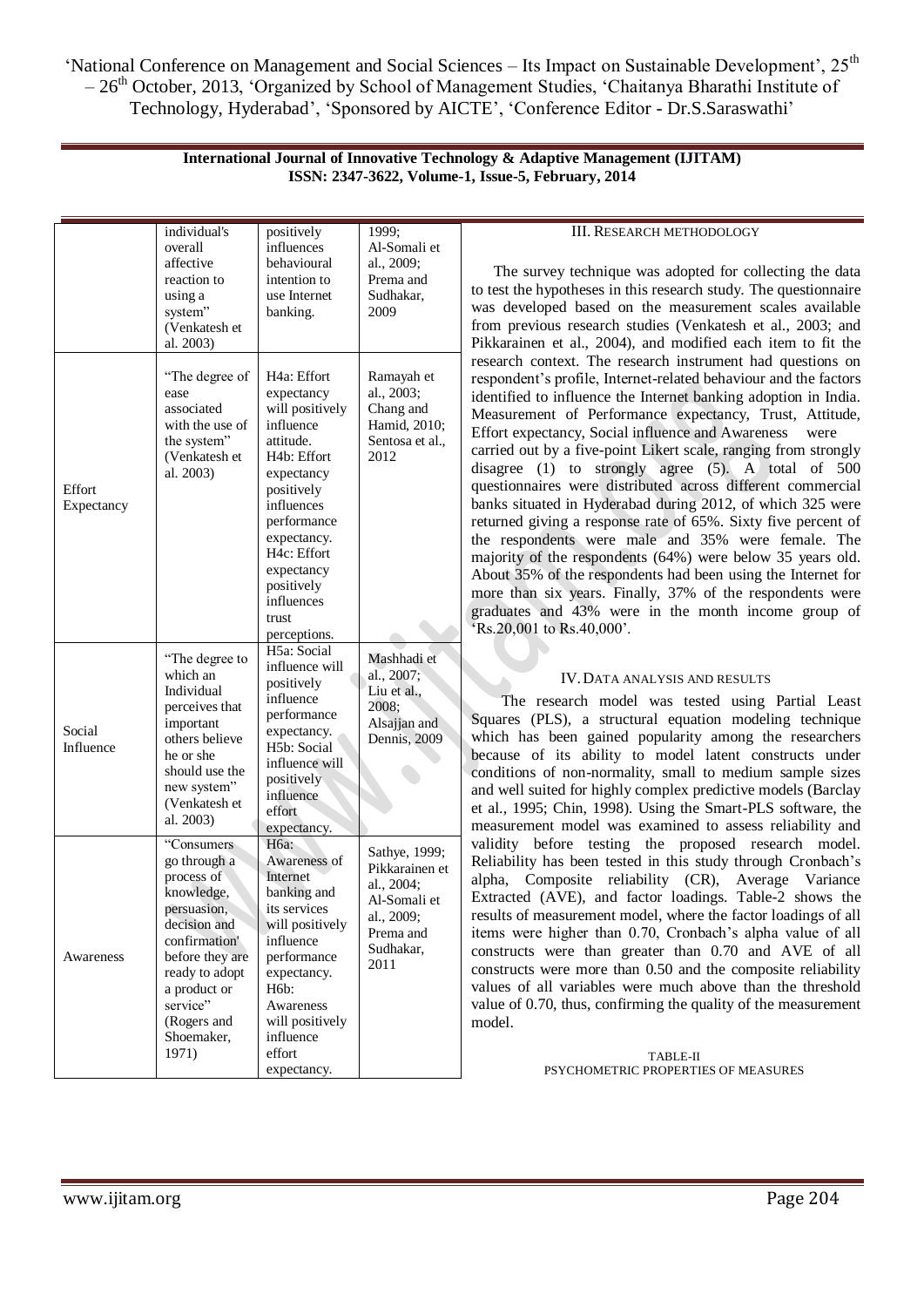| <b>Construct</b> | Cronbach's<br>Alpha,<br>Composite<br>Reliability,<br>Average<br><b>Variance</b><br><b>Extracted</b> | <b>Item</b>      | Loading |
|------------------|-----------------------------------------------------------------------------------------------------|------------------|---------|
|                  |                                                                                                     | PE1              | 0.8571  |
| Performance      | $\alpha = 0.898$ ;<br>$CR = 0.929;$                                                                 | PE <sub>2</sub>  | 0.9036  |
| Expectancy       | $AVE = 0.767$                                                                                       | PE <sub>3</sub>  | 0.9108  |
|                  |                                                                                                     | PE4              | 0.8292  |
|                  |                                                                                                     | EE1              | 0.9156  |
|                  | $\alpha = 0.955$ ;                                                                                  | EE <sub>2</sub>  | 0.9307  |
| Effort           | $CR = 0.966;$                                                                                       | EE3              | 0.9298  |
| Expectancy       | $AVE = 0.850$                                                                                       | EE4              | 0.9644  |
|                  |                                                                                                     | EE <sub>5</sub>  | 0.8674  |
|                  | $\alpha = 0.958$ ;                                                                                  | SI1              | 0.9497  |
| Social           | $CR = 0.973;$                                                                                       | SI2              | 0.9595  |
| Influence        | $AVE = 0.923$                                                                                       | $\overline{SI}3$ | 0.9741  |
|                  |                                                                                                     | ATT1             | 0.8359  |
|                  | $\alpha = 0.949;$                                                                                   | ATT <sub>2</sub> | 0.9652  |
| Attitude         | $CR = 0.964$ ;<br>$AVE = 0.871$                                                                     | ATT3             | 0.9628  |
|                  |                                                                                                     | ATT4             | 0.9637  |
|                  |                                                                                                     | T1               | 0.9152  |
|                  | $\alpha = 0.895$ ;                                                                                  | T <sub>2</sub>   | 0.928   |
| <b>Trust</b>     | $CR = 0.928;$<br>$AVE = 0.765$                                                                      | T <sub>3</sub>   | 0.8854  |
|                  |                                                                                                     | $\overline{T4}$  | 0.7599  |
|                  | $\alpha = 0.962;$                                                                                   | BI1              | 0.9659  |
| Behavioural      | $CR = 0.975;$                                                                                       | BI <sub>2</sub>  | 0.9765  |
| Intention        | $AVE = 0.930$                                                                                       | B <sub>13</sub>  | 0.9514  |
|                  | $\alpha = 0.746$ ;                                                                                  | AW1              | 0.8401  |
| Awareness        | $CR = 0.868;$                                                                                       | AW <sub>2</sub>  | 0.7702  |
|                  | $AVE = 0.871$                                                                                       | AW3              | 0.8748  |

**International Journal of Innovative Technology & Adaptive Management (IJITAM) ISSN: 2347-3622, Volume-1, Issue-5, February, 2014**

On the other hand, evidence of discriminant validity can be established when the squared root of the average variance extracted (AVE) for each construct is greater than the correlations between it and all other constructs. The results shown in Table-3 suggests an adequate discriminant validity of all measurements.

TABLE-III DISCRIMINANT VALIDITY OF CONSTRUCTS

|     | ATT            | AW              | BI     | ЕE | PЕ | SI | TR |
|-----|----------------|-----------------|--------|----|----|----|----|
| ATT | 0.9335         |                 |        |    |    |    |    |
| AW  |                | $0.4475$ 0.8295 |        |    |    |    |    |
| BI  | $0.5166$ 0.455 |                 | 0.9646 |    |    |    |    |

| EE  | 0.4992 | 0.3993 | 0.5072                     | 0.9221 |                   |        |        |
|-----|--------|--------|----------------------------|--------|-------------------|--------|--------|
| PE. | 0.4417 |        | $0.5553$   0.5198   0.4986 |        | 0.8757            |        |        |
| SI  | 0.3719 | 0.4094 | $\mid$ 0.4883   0.3912     |        | 10.4896           | 0.9611 |        |
| TR  | 0.4525 | 0.4793 | 0.5289                     | 0.4405 | $0.5835$   0.5991 |        | 0.8746 |

The structural equation modeling was used to test the research hypotheses, because of its ability to validate multiple causal relationships simultaneously, found to be suitable for testing the proposed comprehensive research model. The overall explanatory power and estimated path coefficients of the research model are given in Fig. 2. SmartPLS with bootstrapping as a resampling technique (500 random samples) was used to estimate the structural model and the significance of the paths.



 As shown in Fig.2, all research hypotheses of this study are supported. It was found that 44.5% of the variance in performance expectancy was explained by two significant predictors' viz. social influence and awareness. Social influence and awareness also have significant influence on effort expectancy and together explain 22.2% of the variance. About 37% of the variance in trust was explained by two significant factors i.e. performance expectancy and effort expectancy. All the three proposed constructs i.e. performance expectancy, effort expectancy and trust, have significant influence on attitude towards Internet banking services and together explain 32,9% of the variance. Finally, 58.4% of the variance in behavioural intention is explained by three significant predictors including performance expectancy, trust and attitude. It was also found that attitude was found to have stronger influence on customers' intention to adopt Internet banking services in India.

V. DISCUSSION AND CONCLUSION